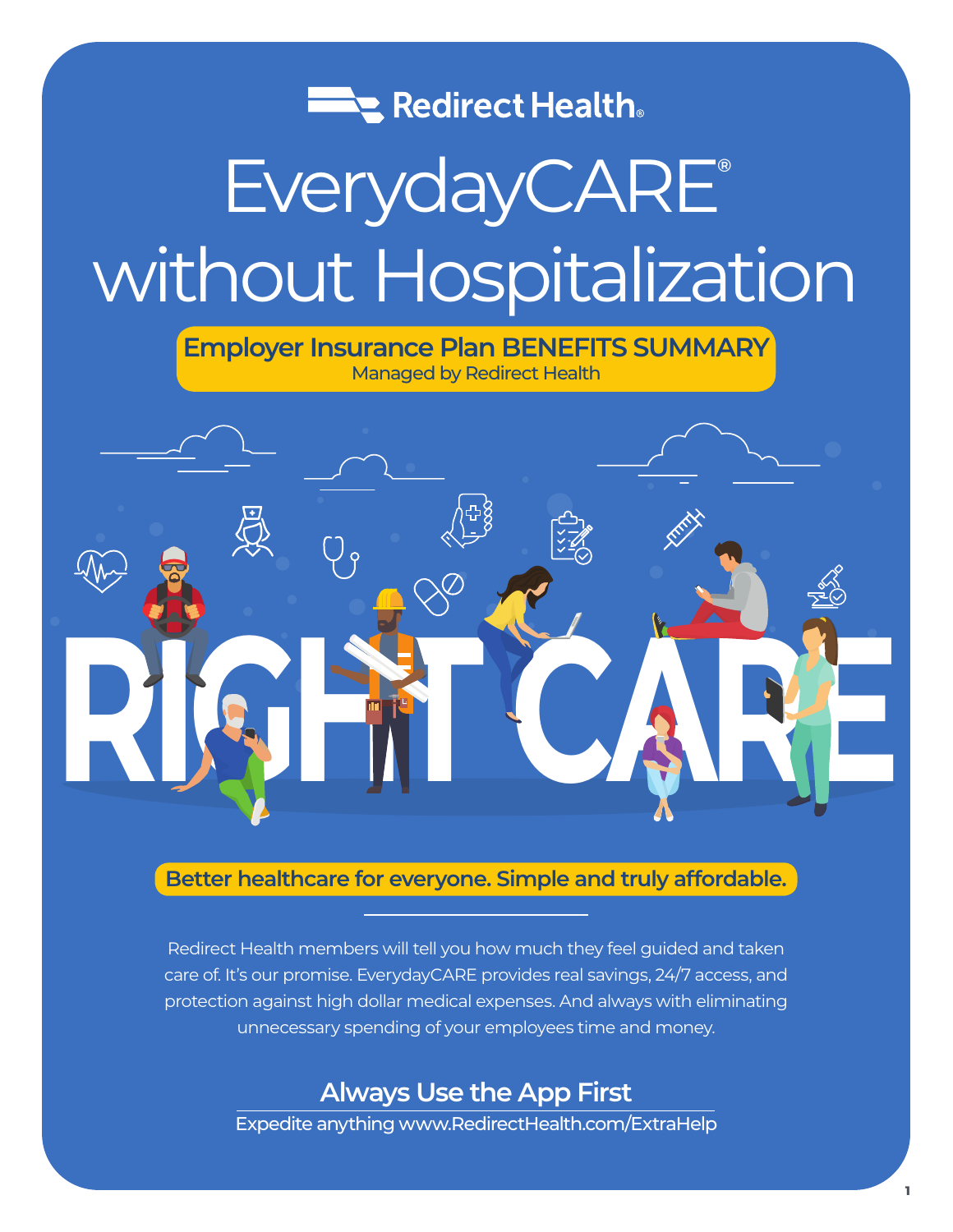#### **EVERYDAYCARE ® WITHOUT HOSPITALIZATION BENEFITS SUMMARY**

# Redirect Health.

#### **BENEFITS FEATURES**

# **Nationwide Virtual-First Healthcare**

**Always \$0 24/7/365 In English & Spanish**

**EverydayCARE**

- **<sup>1</sup> USE THE APP:**We will help you figure out what you need and you can even book online
- **<sup>2</sup> WE WILL:** Connect you with a medical provider at your scheduled time
- **<sup>3</sup> WE WILL:** Coordinate all prescriptions and referrals, and follow-up to make sure you have everything you need



#### **Medical Records at our Finger Tips**

Having the important information allows us to do much more. Safely upload info to the Redirect platform is the first step. Its easy, and all from the App.

#### **Know The Costs**

It's important you always know the cost of your care BEFORE starting. No surprise non-emergency medical bills.

#### **Follow-Up Matters**

Sometimes people won't respond to a treatment plan and the plan will need to be modified and/or changed. Count on us to do what we say we will and finish what we start.

#### **Please & Thank You**

Let's keep this promise simple. Expect us to get back to you promptly, and to always be nice.

#### **In-Network Foundation Scheduled by Redirect Health\***

**(Coordination, Navigation & Pre-negotiation) Always Use the App FIRST**

| <b>Virtual Primary Care Visits</b>                                                                | 24/7/365 No Cost               |  |
|---------------------------------------------------------------------------------------------------|--------------------------------|--|
| <b>Primary &amp; Urgent Care Office Visits</b>                                                    |                                |  |
| <b>Labs</b> (most routine - RedirectHealth.com/labcorp2021)                                       |                                |  |
| Annual Adult Physical 1 & Well Child 1                                                            | \$0 Copay                      |  |
| <b>Chiropractic Office Visits</b> (12 visits per plan year)                                       |                                |  |
| X-ray                                                                                             |                                |  |
| Mental Health & Tele-Counseling (See page 7)                                                      | <b>No Cost Tele-Counseling</b> |  |
| <b>Prescription Drug Programs and Other Care (Directed through Redirect Health or no benefit)</b> |                                |  |

| Rx and Immunizations RedirectHealth.com/formulary                                                                                                                                                                                                                                                        |                                | <b>Tiered Copays</b>                                                                                                                         |  |
|----------------------------------------------------------------------------------------------------------------------------------------------------------------------------------------------------------------------------------------------------------------------------------------------------------|--------------------------------|----------------------------------------------------------------------------------------------------------------------------------------------|--|
| Specialty <sup>2</sup> & Non-Formulary Drugs                                                                                                                                                                                                                                                             |                                |                                                                                                                                              |  |
| <b>Specialist Consults &amp; Care</b>                                                                                                                                                                                                                                                                    |                                | <b>No Benefit</b>                                                                                                                            |  |
| MRI, CT Scans, Ultra-Sound & other imaging                                                                                                                                                                                                                                                               |                                | <b>Only Coordination,</b>                                                                                                                    |  |
| <b>Hospital Care</b> (Inpatient Care & Outpatient Services)                                                                                                                                                                                                                                              |                                | <b>Navigation, Negotiation</b><br><b>Always Use the App FIRST</b><br>To optimize any of your insurance benefits<br>and get the right price.* |  |
| <b>Excluded Services</b><br>(Organ Transplant, Dialysis & Skilled Nursing Facility)                                                                                                                                                                                                                      |                                |                                                                                                                                              |  |
| <b>Emergency Room Copay</b>                                                                                                                                                                                                                                                                              |                                |                                                                                                                                              |  |
| <b>EverydayCARE<sup>®</sup></b><br>without Hospitalization Pricing <sup>3</sup><br>Your monthly cost after your<br>employer's contribution                                                                                                                                                               | <b>MEMBER ONLY</b>             | \$125                                                                                                                                        |  |
|                                                                                                                                                                                                                                                                                                          | <b>MEMBER &amp; SPOUSE</b>     | \$240                                                                                                                                        |  |
|                                                                                                                                                                                                                                                                                                          | <b>MEMBER &amp; CHILD(REN)</b> | \$240                                                                                                                                        |  |
|                                                                                                                                                                                                                                                                                                          | <b>MEMBER &amp; FAMILY</b>     | \$365                                                                                                                                        |  |
| This program is an ERISA self-funded insurance plan managed by Redirect Health exclusively for members of the Modern Business Council. The risk pool is managed by Newpath Mutual<br>.<br>$\mathcal{A} = \mathcal{A} + \mathcal{A}$ . The second of the second contract of $\mathcal{A}$ , $\mathcal{A}$ |                                |                                                                                                                                              |  |

©Copyright Redirect Health® 2021. All rights reserved. **GRP1065 EDC-m without Hospitalization Dual NP 0421 2 Insurance Company. See program guide for details.** This plan meets the minimum requirements for MEC (Minimal Essential Coverage) and ACA (Affordable Care Act) when specified on the Benefit Summary or SPD (Summary Plan Description). 1 Routine physical/exam; gynecological exam; mammogram; pap smear; prostate testing(PSA); other routine lab and immunizations. In-network routine<br>endoscopy, colonoscopy, sigmoidos hrsa.gov for all Minimum Essential Coverage as outlined by the Affordable Care Act. **2** Medications with a cost greater than \$3,000 per month and which are needed for longer than 30 days. **3** Households with at least one member who smokes will not be eligible for an additional \$75 discount as reflected in the illustrated price. **\*** Only when directed by Redirect Health. See Plan Document for coverage limitations and details. This overview is intended only as an illustration of the benefit plan design. Please refer to your Plan Document for actual coverage, limitation, and exclusion provisions.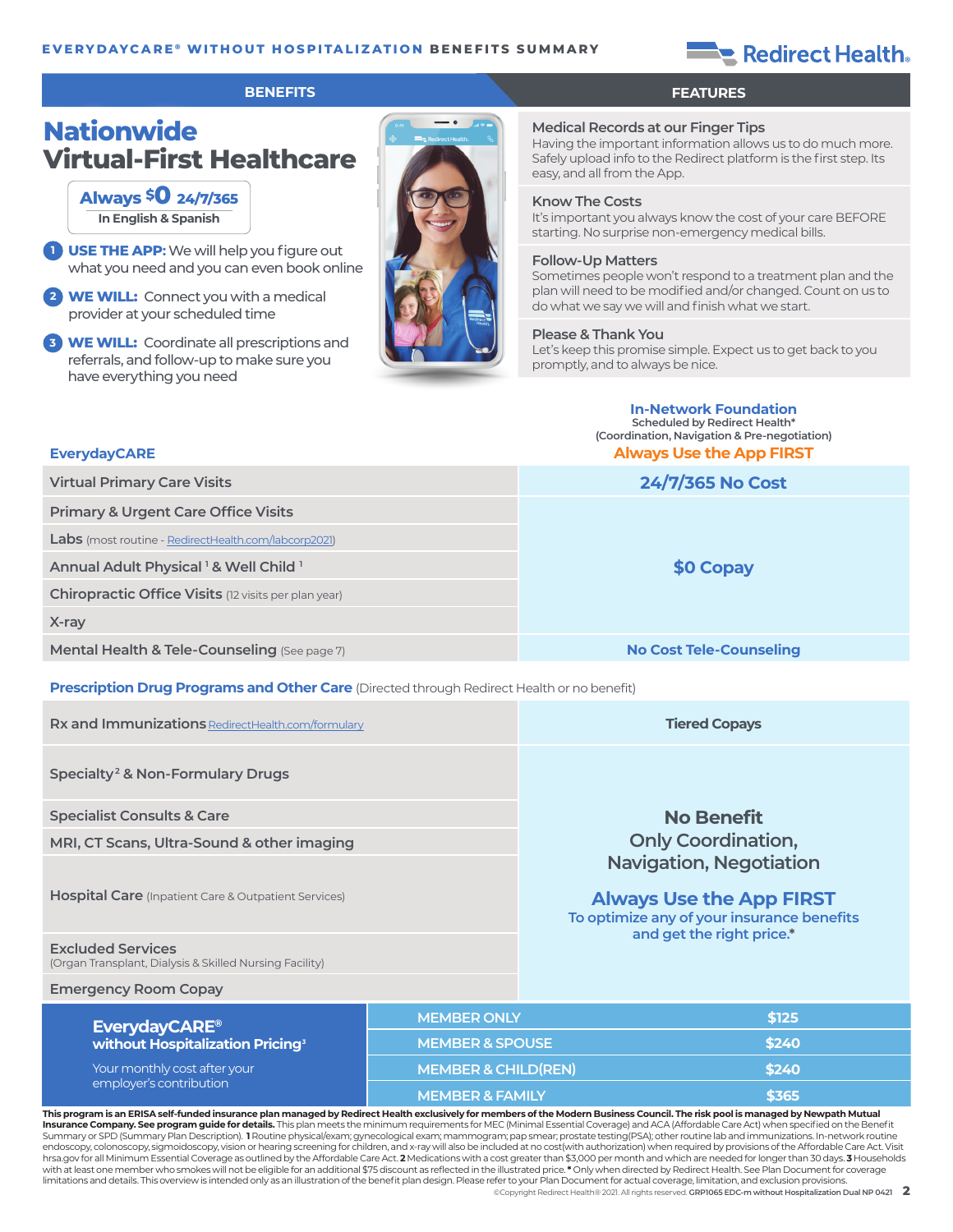

# First things FIRST.

**Will this Plan really provide the quality you need at such a low price?** If something bad happens, will this plan really take care of my family and me? We hear you and those would be our first questions too. Long answer short, Yes! An ERISA insurance plan structured and managed THIS WAY protects you and your family from the high-dollar medical expenses life brings.



# How it Works

**Always use the App to schedule care. 1** Download the App (www.RedirectHealth.com/app)

- Your concierge and physician team will make sure you always get **2** the right care. And they'll help you not spend more than you should.
- Submit doctor's bills through the SECURE App **3** (but most times we'll pay them before you get a bill)

Expedite any request or obstacle with **4 www.RedirectHealth.com/ExtraHelp**

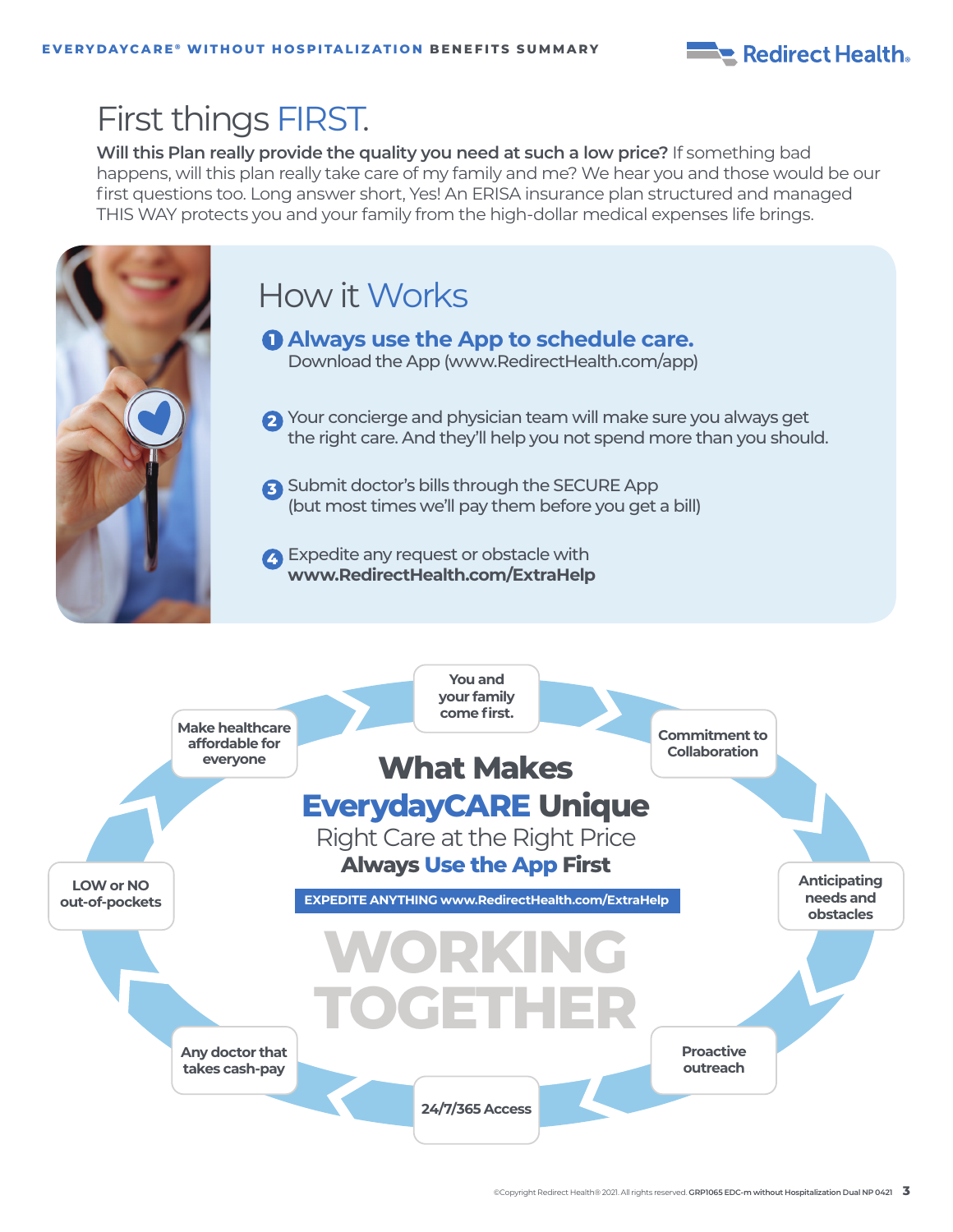# Redirect Health.

## Resilience PRO by Orriant Mental Wellness

# **FREE Unlimited Consultations**

### **LIFE CAN BE STRESSFUL**

" The path to mental wellness starts right here"

## **With the support of:**

- Mental Wellness Consultants
- Life Coaches
- Mental Health Crisis Counselors 24/7



# **Get help navigating life's challenges**

Resilience PRO offers effective tools, programs, suggestions, and coaching to help you navigate the ups and downs of your emotional and mental health. Resilience PRO offers gradual and measured behavioral changes – a new personal journey.

## **FREE Unlimited Consultations via virtual or telephone**

Schedule appointments 8 am to 5 pm MT (weekdays) or, call any time in the event of an urgent crisis.

- **Appointments last for up to 30 minutes.**
- **Consultations are available in both English & Spanish.**

#### **For help with:**

- Depression
- Grief/Trauma
- Financial Woes
- Addictions
- Self-esteem
- Stress/Anxiety
- Isolation/Loneliness
- Emotional Struggles
- Coping Skills
- Obsessiveness
- Relationships
- Job Issues
- Well-being
- Anger
- And more

# **Contact us through your App to schedule appointments**